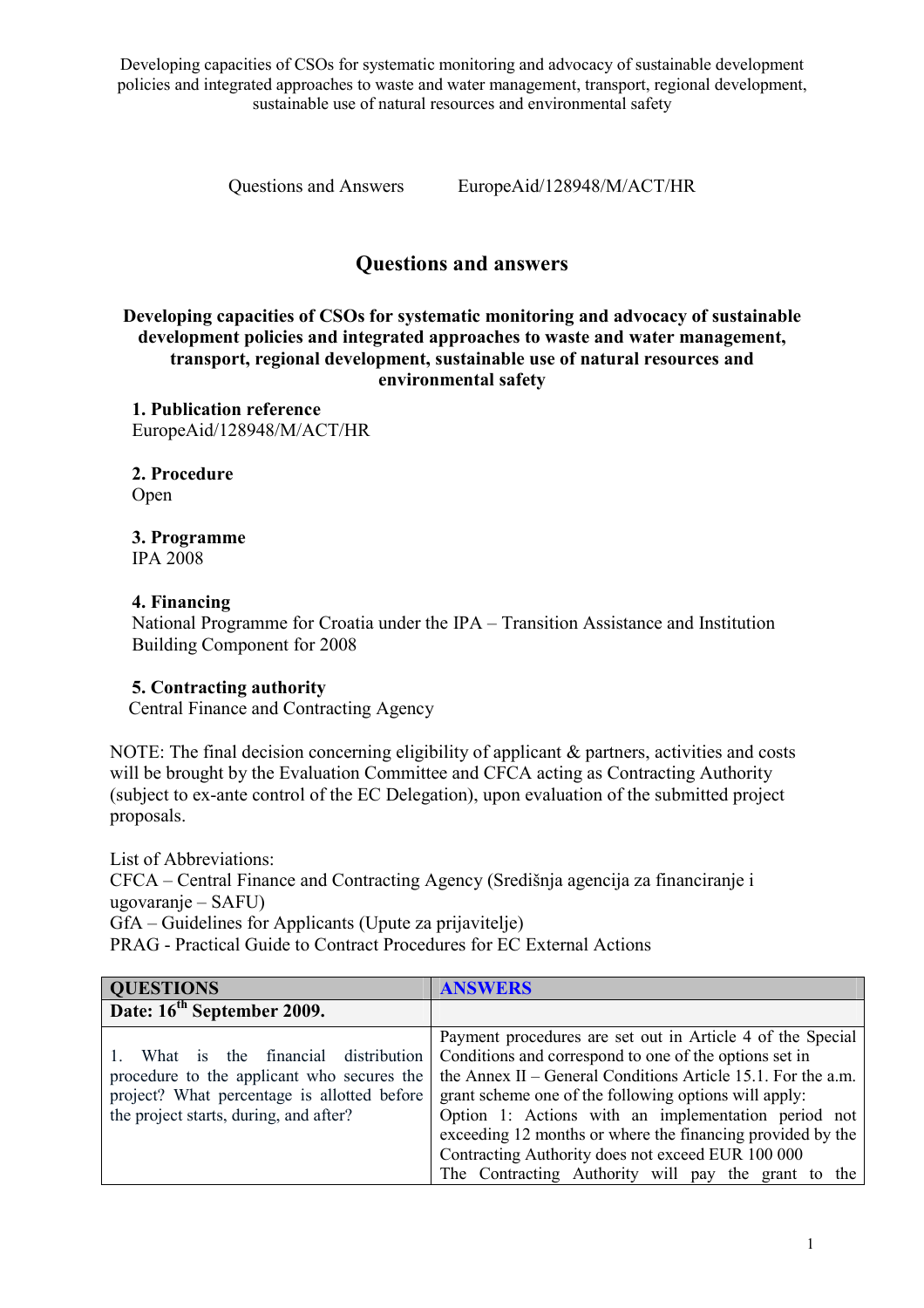Developing capacities of CSOs for systematic monitoring and advocacy of sustainable development policies and integrated approaches to waste and water management, transport, regional development, sustainable use of natural resources and environmental safety

| <b>Questions and Answers</b>                                                                                                                                                                                                                                                                                                   | EuropeAid/128948/M/ACT/HR                                                                                                                                                                                                                                                                                                                                                                                                                                                                                                                                                                                                                                                                                                                                                                                                                                                                                                                                                                                                                                                                                    |
|--------------------------------------------------------------------------------------------------------------------------------------------------------------------------------------------------------------------------------------------------------------------------------------------------------------------------------|--------------------------------------------------------------------------------------------------------------------------------------------------------------------------------------------------------------------------------------------------------------------------------------------------------------------------------------------------------------------------------------------------------------------------------------------------------------------------------------------------------------------------------------------------------------------------------------------------------------------------------------------------------------------------------------------------------------------------------------------------------------------------------------------------------------------------------------------------------------------------------------------------------------------------------------------------------------------------------------------------------------------------------------------------------------------------------------------------------------|
|                                                                                                                                                                                                                                                                                                                                | Beneficiary in the following manner:<br>• pre-financing of 80% of the sum referred to in Article 3.2<br>of the Special Conditions following the provisions in Article<br>4.3 of the Special Conditions.<br>• the balance within 45 days of the Contracting Authority<br>approving the final report in accordance with Article 15.2,<br>accompanied by a request for payment.                                                                                                                                                                                                                                                                                                                                                                                                                                                                                                                                                                                                                                                                                                                                 |
|                                                                                                                                                                                                                                                                                                                                | Option 2: Actions with an implementation period of more<br>than 12 months and where the financing provided by the<br>Contracting Authority is more than EUR 100 000<br>The Contracting Authority shall pay the grant to the<br>Beneficiary in the following manner:                                                                                                                                                                                                                                                                                                                                                                                                                                                                                                                                                                                                                                                                                                                                                                                                                                          |
|                                                                                                                                                                                                                                                                                                                                | • an initial pre-financing installment of 80% of that part of<br>the estimated budget for the first 12 months financed by the<br>Contracting Authority, as specified in Article 4 of the<br>Special<br>Conditions, following the provisions in Article 4.3 of the                                                                                                                                                                                                                                                                                                                                                                                                                                                                                                                                                                                                                                                                                                                                                                                                                                            |
|                                                                                                                                                                                                                                                                                                                                | Special Conditions.<br>• further pre-financing installments of the amount specified<br>in Article 4 of the Special Conditions and designed to<br>normally cover the Beneficiary's financing needs for each<br>Twelve month period of implementation of the Action,<br>within 45 days of the Contracting Authority approving an<br>interim report in accordance with Article 15.2.<br>• the balance within 45 days of the Contracting Authority<br>approving the final report.                                                                                                                                                                                                                                                                                                                                                                                                                                                                                                                                                                                                                                |
| Date: 18th September 2009.                                                                                                                                                                                                                                                                                                     |                                                                                                                                                                                                                                                                                                                                                                                                                                                                                                                                                                                                                                                                                                                                                                                                                                                                                                                                                                                                                                                                                                              |
| 2. Mushroom Council from Maribor intends<br>to apply for this IPA I Call for proposal in<br>partnership with Mushroom Council from<br>Čakovec with the project "Mushrooms as an<br>of<br>bio-indicator for preservation<br>biodiversity" and therefore we would like to<br>know is our project idea eligible for this<br>Call? | As it is stated in the Guidelines for Applicants, chapter<br>2.2.3. Further information for the Application - in the<br>interest of equal treatment of applicants, the Contracting<br>Authority cannot give a prior opinion on the eligibility of an<br>applicant, a partner, an action or specific activities.<br>Eligibility of the Applicants and Partners will be assessed by<br>the Evaluation Committee during the evaluation process and<br>it will be subject of <i>ex-ante</i> control performed by the EC<br>Delegation.<br>List of criteria that applicants have to fulfil is stated in the<br>Guidelines for Applicants, chapter 2.1.1 Who may apply?<br>Additionally, as regards to the actions eligible under this<br>Call the full list of eligible actions is stated in the Guidelines<br>for Applicants, chapter 2.1.3 Eligible actions: actions for<br>which an application may be made. Eligibility of the<br>Actions will be evaluated by the Evaluation Committee<br>during the evaluation process and it will be subject of ex-<br><i>ante</i> control performed by the EC Delegation. |
| Date: 25th September 2009.                                                                                                                                                                                                                                                                                                     |                                                                                                                                                                                                                                                                                                                                                                                                                                                                                                                                                                                                                                                                                                                                                                                                                                                                                                                                                                                                                                                                                                              |
|                                                                                                                                                                                                                                                                                                                                |                                                                                                                                                                                                                                                                                                                                                                                                                                                                                                                                                                                                                                                                                                                                                                                                                                                                                                                                                                                                                                                                                                              |
| 3. Will the successful applicant be granted                                                                                                                                                                                                                                                                                    | The applicant and partner do not need to pre-finance the                                                                                                                                                                                                                                                                                                                                                                                                                                                                                                                                                                                                                                                                                                                                                                                                                                                                                                                                                                                                                                                     |